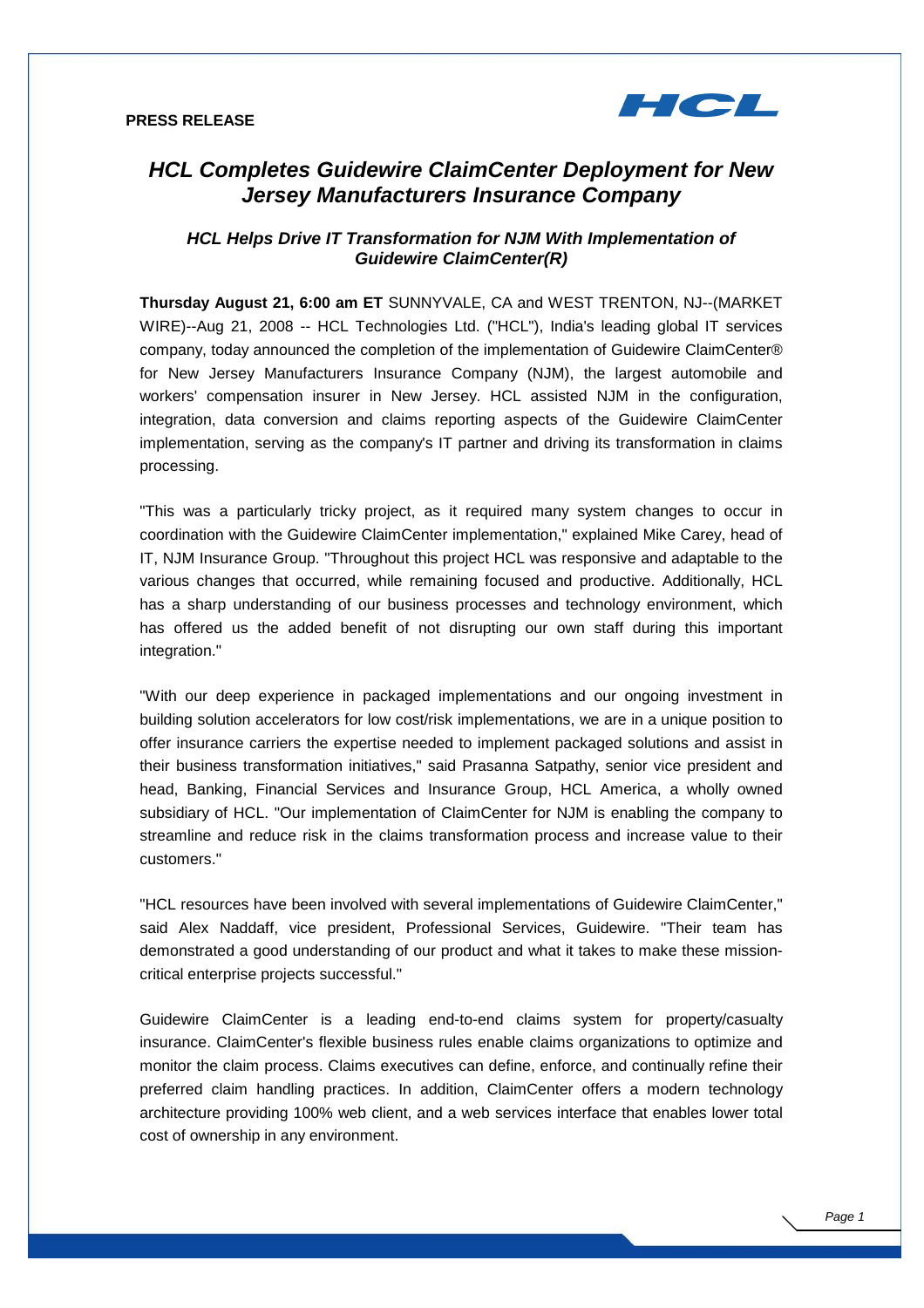HCL's Global Insurance Practice offers business-driven technology solutions to the insurance industry worldwide, with in-depth experience and competence in domain, technology, tools and test methodologies that help customers cope with today's complex business challenges in the insurance sector.

HCL pioneered the concept of setting up an independent Insurance Solutions Development center to focus on delivering unparalleled domain and technology skills for global insurers. The dedicated center in India has successfully completed major insurance assignments spanning life insurance, P&C insurance and reinsurance.

 $- FND -$ 

#### **About New Jersey Manufacturers Insurance Company**

New Jersey Manufacturers Insurance Company is the state's largest writer of Workers' Compensation and Personal Auto Insurance and numbers among the five largest providers of Commercial Auto and Homeowners coverage. Formed in 1913 by factory owners who wanted to purchase insurance from a reliable, local, safety-oriented carrier, the Company has earned a reputation for efficiency, integrity and customer satisfaction. Since 1918, NJM has returned dividends to policyholders every year for a cumulative total of \$4.5 billion. For more information, visit www.NJM.com.

## **About Guidewire Software**

Guidewire Software is a leading global provider of technology solutions to property and casualty and workers' compensation insurers. Guidewire delivers proven software to run core insurance operations, including billing, underwriting, policy, and claim management. The Guidewire Insurance Suite(TM) consists of Guidewire ClaimCenter, Guidewire PolicyCenter®, and Guidewire BillingCenter®, which provide a modern, web-based platform for all lines of business. Guidewire is headquartered in San Mateo, California, with offices in London, Munich, Paris, Sydney, Tokyo, and Toronto. For more information, please visit www.guidewire.com.

### **About HCL Technologies**

HCL Technologies is one of India's leading global IT Services companies, providing software-led IT solutions, remote infrastructure management services and BPO. Having made a foray into the global IT landscape in 1999 after its IPO, HCL Technologies focuses on Transformational Outsourcing, working with clients in areas that impact and re-define the core of their business. The company leverages an extensive global offshore infrastructure and its global network of offices in 16 countries to deliver solutions across select verticals including Financial Services, Retail & Consumer, Life Sciences Aerospace, Automotive, Semiconductors, Telecom and MPE (Media Publishing & Entertainment). For the year ended 30th June 2008, HCL Technologies, along with its subsidiaries had revenues of US\$ 1.9 billion (Rs. 7,639crore) and employed 50,741 professionals. For more information, please visit www.hcltech.com.

#### **About HCL Enterprise**

HCL Enterprise is a leading Global Technology and IT enterprise that comprises two companies listed in India -- HCL Technologies & HCL Infosystems. The 3-decade-old enterprise, founded in 1976, is one of India's original IT garage start-ups. Its range of offerings span Product Engineering, Technology and Application Services, BPO, Infrastructure Services, IT Hardware, Systems Integration, and distribution of ICT products. The HCL team comprises approximately 44,000 professionals of diverse nationalities, who operate from 16 countries including 300 points of presence in India. HCL has global partnerships with several leading Fortune 1000 firms, including leading IT and Technology firms. For more information, please visit www.hcl.in.